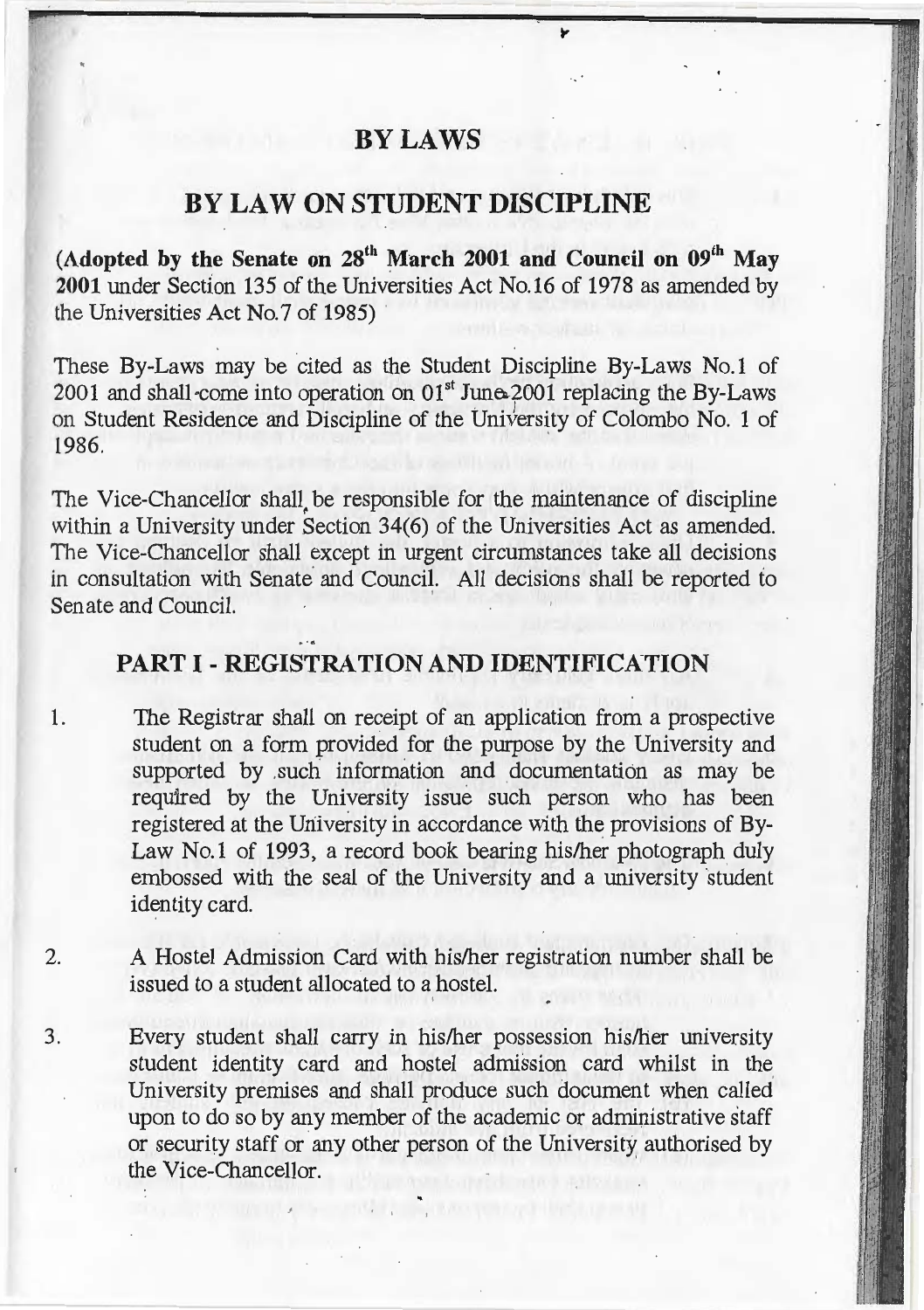## **PART** II - **UNIVERSITY RESIDENCE AND HOSTELS**

- 1. There shall be a Warden and Sub Warden in charge of a hostel who shall be responsible to the Vice-Chancellor for the functioning of such hostel in the University.
- 2. A student seeking admission to a hostel shall apply to the officer in: charge of student welfare.

Such application for hostel facilities shall be on a form provided for the purpose by the University and<sup>®</sup>shall contain a statement to the effect that the student accepts the rules and regulations applicable to the grant of hostel facilities of the University which are in force at that time or which may come into force subsequently.

- 3. Upon admission to a hostel, the student shall be deemed to have accepted the rules and regulations applicable to students of the University which are in force at the time or which may come into force subsequently.
- 4. All rules generally applicable to students of the University shall apply to students in a hostel.
- 5. Every student shall conduct himself/herself in such manner as to maintain the good reputation of the hostel of which he/she is in occupation.
- 6. The Warden/Sub-Warden of the hostel shall report to the Vice-Chancellor any contravention of these By-Laws.
- 7. (a) Each student shall individually be responsible for the furniture, fittings etc. provided for his/her own use and collectively for all other items in common use in the hostel. A student shall not tamper with or damage or alter any· installation/equipment nor shall he/she make use of such installation/equipment in any part of the building for any purpose other than those authorised,
	- (b) the cost of any damage caused by any student shall be recovered from that student,
	- . (c) 'where after due inquiry it is found that a group of identified students have been responsible for damage to property, such group shall be responsible collectively to repay the cost.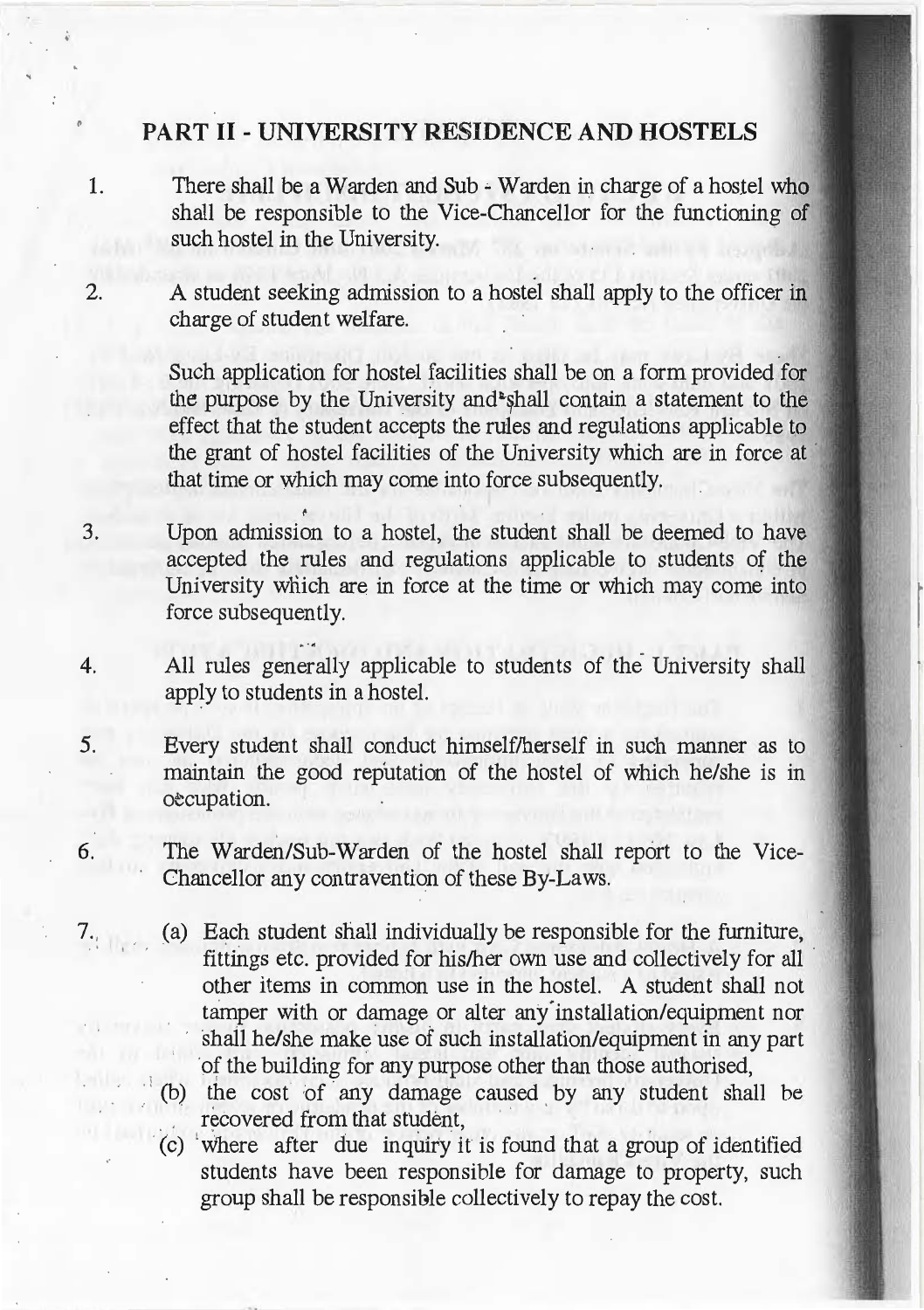- In case of interruption or termination of a student's facilities at a hostel in consequence of disciplinary action being taken against him/her, the student shall not be entitled to any refund or reduction of any fees already paid or payable.
- $\mathbf{Q}_1$ Students receiving visitors who are not registered students or staff of the University outside regular visiting hours are required to report the same to the Sub Warden, and obtain permission for such entry.
- 10. Any person without a valid hostel admission card is prohibited from occupying hostels, and a student<sup>\*</sup> is prohibited from authorising any such person to occupy any space or his/her room in hostel premises without permission from the Sub/Warden.

### **PART III - MISCONDUCT/INDISCIPLINE**

- 1. Conduct that amounts to a criminal offence under the Ragging and other forms of violence in Educational Institutions Act No. 20 of 1998 shall amount to grave misconduct for which the university may take disciplinary action under this by- law.
	- Any student who

 $\left| \begin{matrix} 1 \\ 1 \\ 2 \end{matrix} \right|$ 

 $\overline{2}$ .

- (i) wilfully refuses or neglects to produce his/her record book when called upon to do so by any member of the Academic or Administrative or Security Staff or any other person of the University authorised by the Vice-Chancellor;
- (ii) violates the provisions of Part II of this by-law on university hostels;
- (iii) destroys, damages, defaces, alienates or unlawfully appropriates to himself/ herself any property of the University, or hostel or any property held temporarily by the university;
- (iv) contravenes any By-Law, Regulation or Rule of the University;
- (v) · refuses to carry out any lawful order issued by a member of the Academic or Administrative or Security Staff or any other person of the University authorised by the Vice-**Chancellor**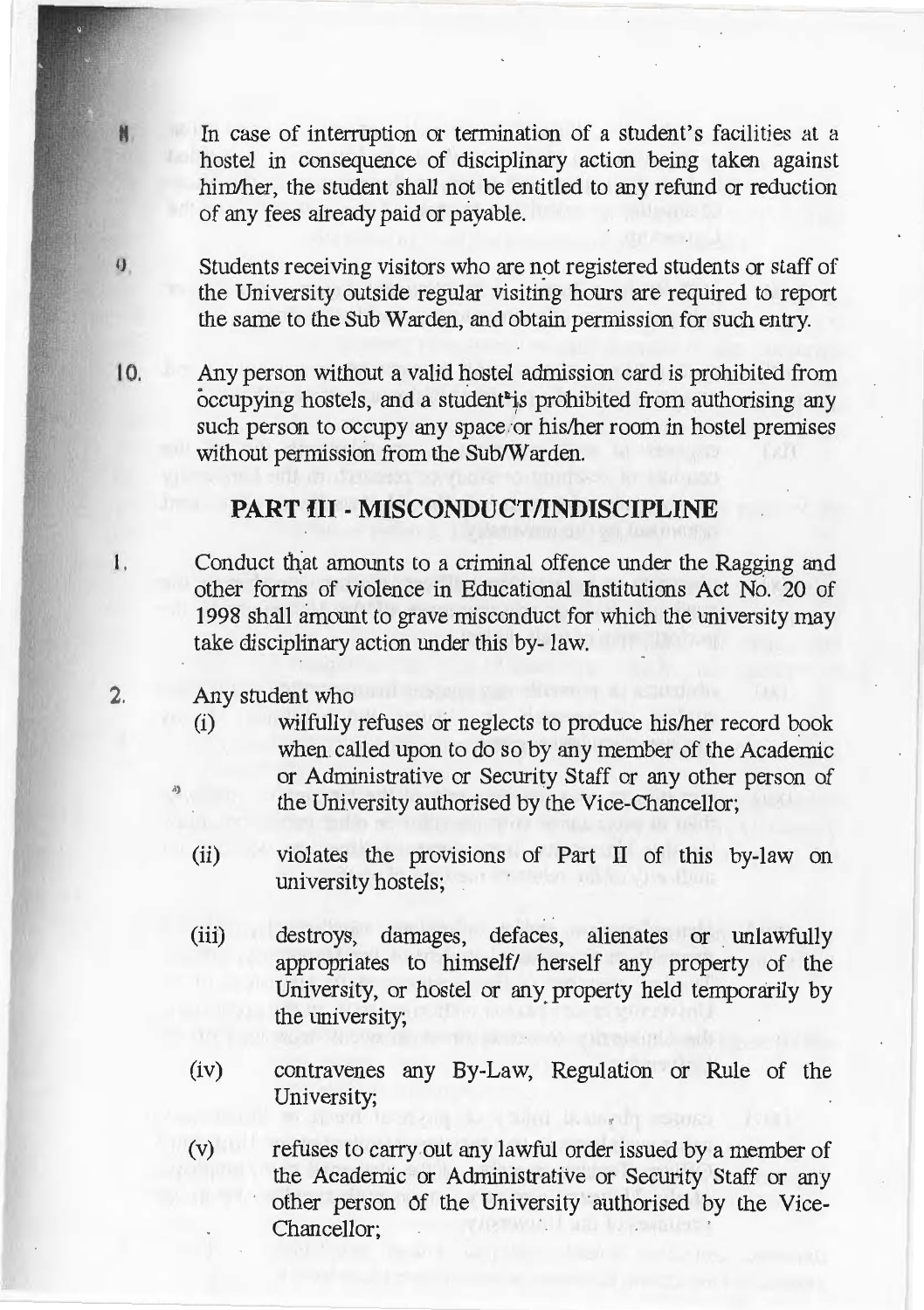and/or abusive of any officer, teacher, member of the academic staff, an employee, registered student of the University or any person authorised to be present within the premises of the University;

·- - - - -- '

 $(1x)$ 

The Arthur Heart C

**Mr. Mr.** 

uib la seizma

(vi) defaces or mutilates property belon\_ging to the University or officer, teacher, member of the academic staff, an employee, registered student of the university or any person authorised to be present within the premises of the University;

> **a.**   $\gamma$

(vii) as a student or on behalf of or at the request of students of the University, invites from outside the University any speaker to address students or any outside person for any purpose within the University without the prior approval in writing of the Vice-Chancellor or other teacher or officer designated for this purpose by the Vice-Chancellor,

(viii) arranges or organizes any collection of money or goods in the name• ef the University in the precincts or outside the  $\sim$  1  $\sim$  1 University without the prior approval in writing of the Vice-Chancellor or other teacher or officer designated for this purpose by the Vice-Chancellor;

> aids or abets any person to commit anyone or more offences referred to in (i) to (viii) above;

shall be guilty of misconduct/indiscipline.

#### **PART** IV - **DISCIPLINARY PROCEDURE**

- **1.** Any charge of misconduct/indiscipline against a student shall in the first instance be reported to the Vice-Chancellor. . .
- 2. Where the Vice-Chancellor receives information · relating to misconduct/indiscipline and considers that further particulars should be obtained, he/she may require a member of the staff to proceed to the place in question and to report back as soon as practicable.
- 3. Where the Vice-Chancellor receives a complaint/report relating to misconduct indiscipline, the V1ce-Chancellor shall, if she/he deems it necessary, appoint one or more members of staff of the University of Colombo or any other qualified person to investigate the facts and submit their conclusions and recommendations in writing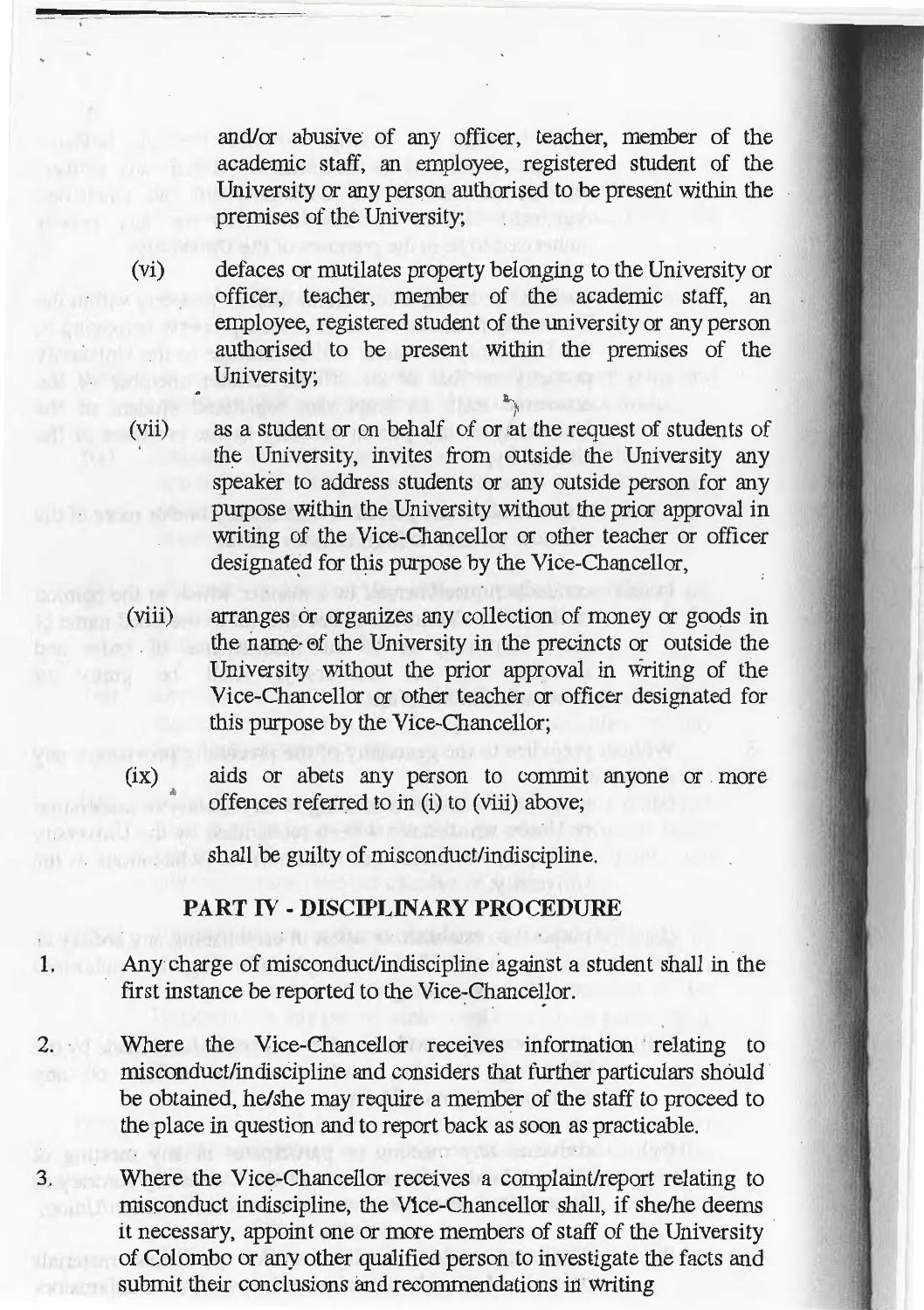4. The Vice-Chancellor may, in cases where he/she deems it necessary in the context of a serious infringement of discipline or where the student pleads not guilty but has been identified by a Dean or Senior Student Counsellor as having committed an act amounting to misconduct, in order to avoid delay, take interim disciplinary action that he/she considers appropriate, pending a formal inquiry, and report this to Senate and Council for their endorsement or review of the interim disciplinary order.

5. The Vice-Chancellor shall on receipt of a complaint/report of unlawful activities infringing student discipline by a staff member or a report of a fact finding committee cause charges to be framed in writing and sent under registered post and where relevant by hand to the student or in the case of more than one student to individual students alleged to have committed the offences within two weeks from the date of the complaint of report.

6. The charge sheet shall contain the specific charges. The charge sheet shall direct the student respondent to plead to the charge sheet. The student respondent/s shall be required to plead to the charge sheet individually in writing within one week or the time period granted.

7. If the student respondent/s plead/s guilty to the charge sheet, the Vice-Chancellor shall proceed to impose on the student any of the "'punishments set out "in the schedule and report this to Senate and Council.

8. If the student respondent/s plead/s not guilty to the charges, the Vice-Chancellor shall appoint a disciplinary committee of upto 3 members of the academic staff and or outside persons to hold a formal inquiry.

8 (A) If the student respondent does not reply within the time\_ specified, the Vice-Chancellor shall proceed to impose on the student any of the punishments set in the schedule and report to the Senate and Council. will from an D

 $\mathcal{L} = \mathcal{L} \cup \mathcal{L} = \mathcal{L} \cup \mathcal{L} \cup \mathcal{L}$ If a Dean of a faculty is not a member of, the formal inquiry committee, the Vice-Chancellor shall appoint a person as Chairman from among the members of the Committee. The SAR or AR/Welfare or other officer appointed by the Vice-Chancellor shall function as the Secretary of the Committee.

 $\mathbf{v}$   $\mathbf{v}$   $\mathbf{v}$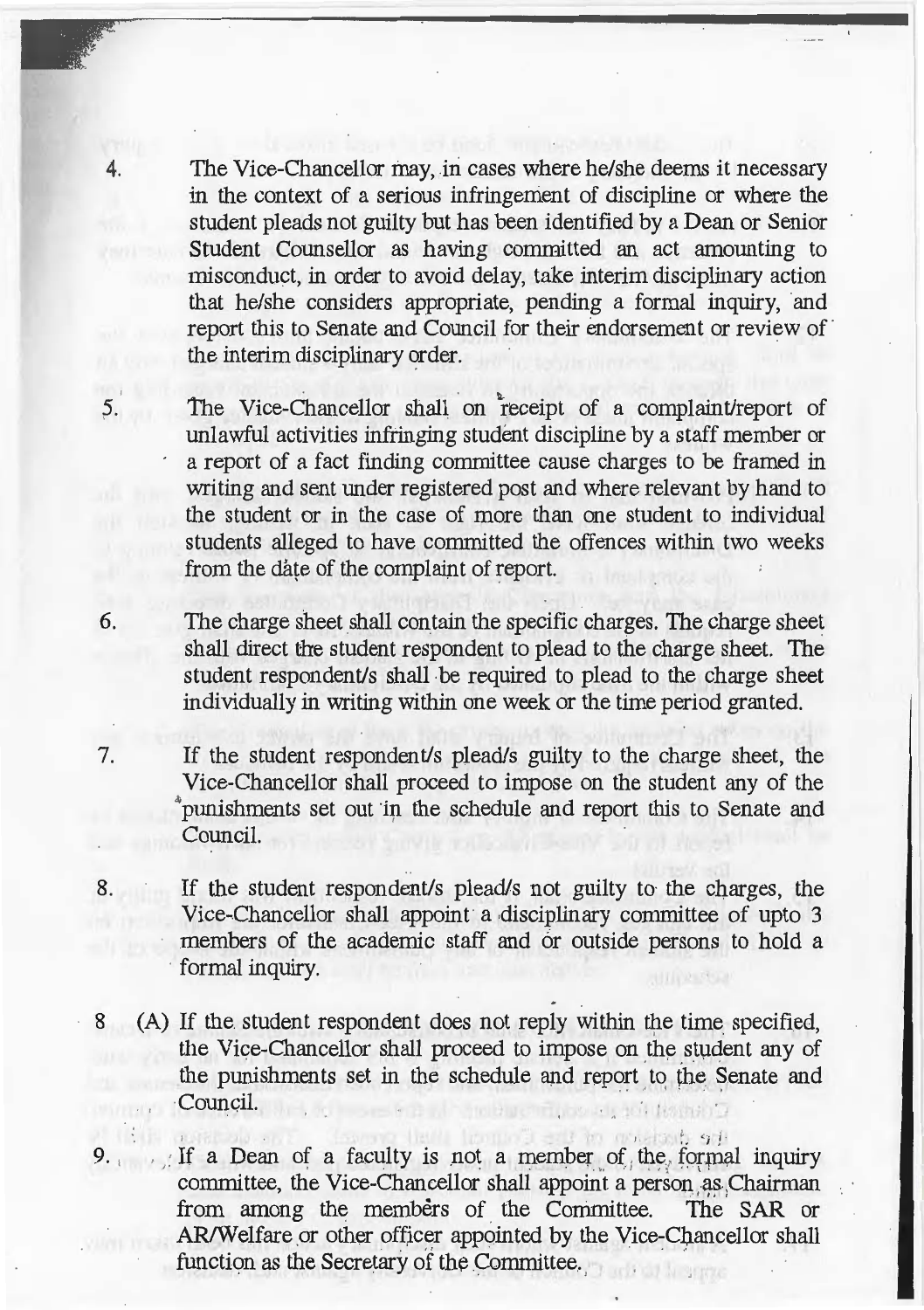10. The student responderit's shall be notified of the date of the inquiry by the Secretary to the Committee of Inquiry.

11. At the ihquiry the student respondent/s shall be informed of the evidence and have the right to defend himself/herself. He/she may make his/her own defence and call any witnesses for the defence.

12. The Disciplinary Committee may, taking into consideration the special circumstances of the situation deny a student charged with an offence the opportunity to question the complainant regarding the complaint made or any witness relating to the evidence given by the witness.

> Provided that in such a situation, the student charged with the offence shall have the right to seek in writing; through the Disciplinary Committee, clarification on specific issues relating to the complaint or evidence from the complainant or witness as the case may be. Upon the Disciplinary Committee directing such request to the complainant or the witness, he or she shall give his or her clarifications in writing to the student charged with the offence within the time stipulated by the Disciplinary Committee.

13. The Committee of Inquiry shall nave the power to summon any witness required by the prosecution and by the defence.

 $\Delta$ 

- 14. The Committee of Inquiry after reaching its verdict shall submit its report to the Vice-Chancellor giving reasons for such findings and the verdict.
- 15. The Committee shall, if the student respondent was found guilty of the charges, recommend to the Vice-Chancellor the imposition on the student respondent of any punishment within the scope of the schedule.
- 16. The Vice-Chancellor shall in consultation with the Senate or Deans' Committee if a Senate meeting is not scheduled for an early date, determine the punishment and report such decision to the Senate and Council for its confirmation. In the event of a difference of opinion, the decision of the Council shall prevail. The decision shall be ·conveyed to the student under registered post and where relevant by hand. . . ..

17. A student against whom such disciplinary action has been taken may appeal to the Council of the University against such decision.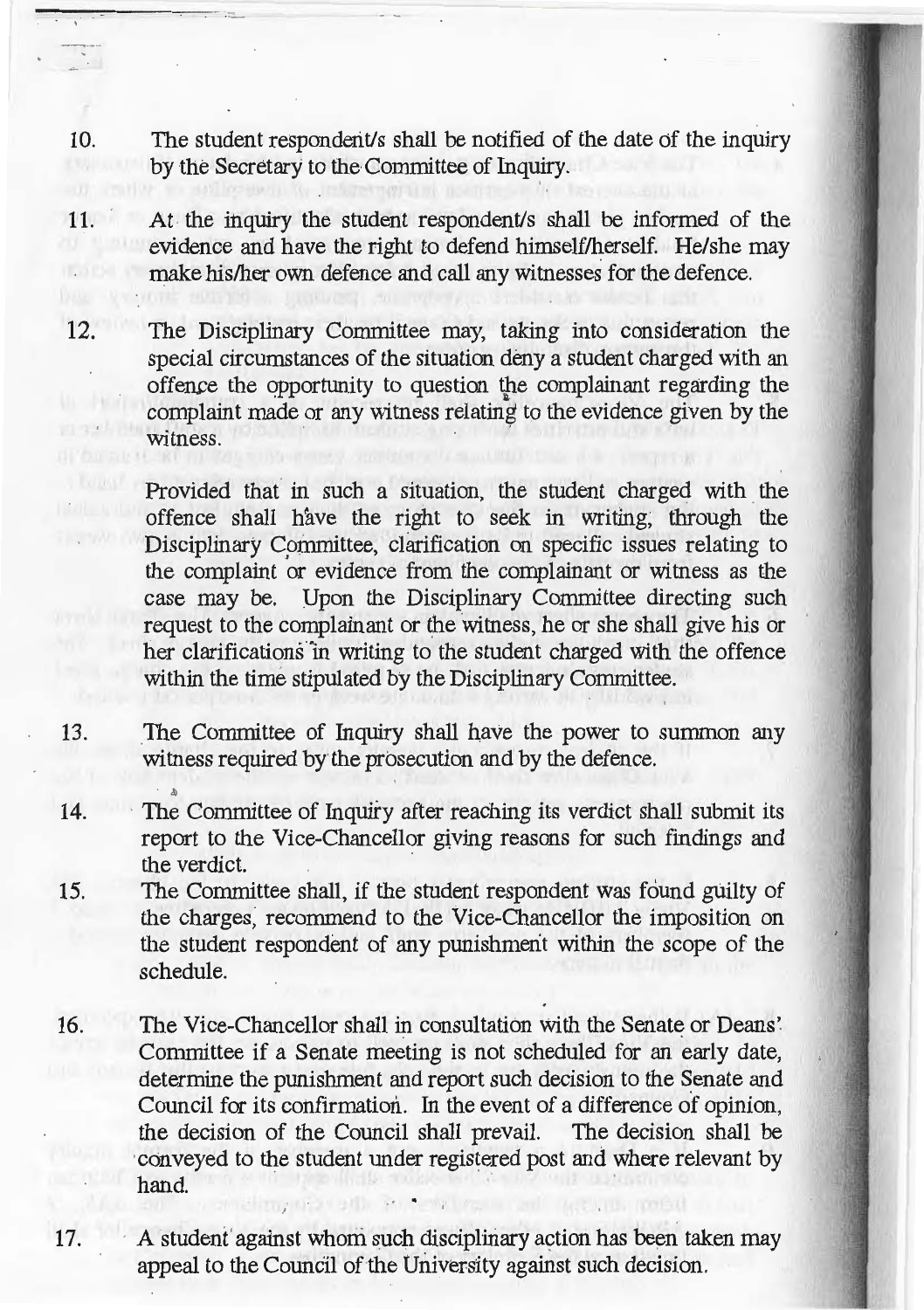## **PART V - APPEALS PROCEDURE**

1. The Council shall appoint three of its members as an Appeals Committee as and when necessary. The Appeals Committee shal1 elect its Chairman.

The Registrar shall be the Secretary to the Appeals Committee.

- 2. Any appeal against the decision of the vice-chancellor, shall be made to the Appeals Committee of the Council through the vicechancellor at the next meeting of the Council after the submission of the appeal.
- 3. The Appeals Committee of the Council shall consider an appeal and submit the report to the Council preferably within two weeks of receipt of the appeal by the Committee.
- 4. The members of the Appeals Committee and the Disciplinary Committee relating to the appeal in question, shall not participate in the proceedings of the Council when it considers the report of the Appeals Committee.
- 5. The Council shall have the power to vary the decision taken on the disciplinary action against the student on the basis of the recommendation of the Appeals Committee.

The decision of the Council on the appeal by the student shall be final. The contract of the contract of the contract of the contract of the contract of the contract of the contract of the contract of the contract of the contract of the contract of the contract of the contract of the con

6. The vice-chancellor shall communicate to the appellant student/s the decision of the Council under registered post. The decision so communicated shall be final and conclusive.

## **PART VI** - **RECORD OF PUNISHMENTS**

- 1. All punishments and any disciplinary action taken shall be recorded in the personal file and may be reflected in a tesiimonial.
- 2. The Vice-Chancellor may also order the Withholding of the examination results of a student pending the holding of completion of an inquiry or investigation.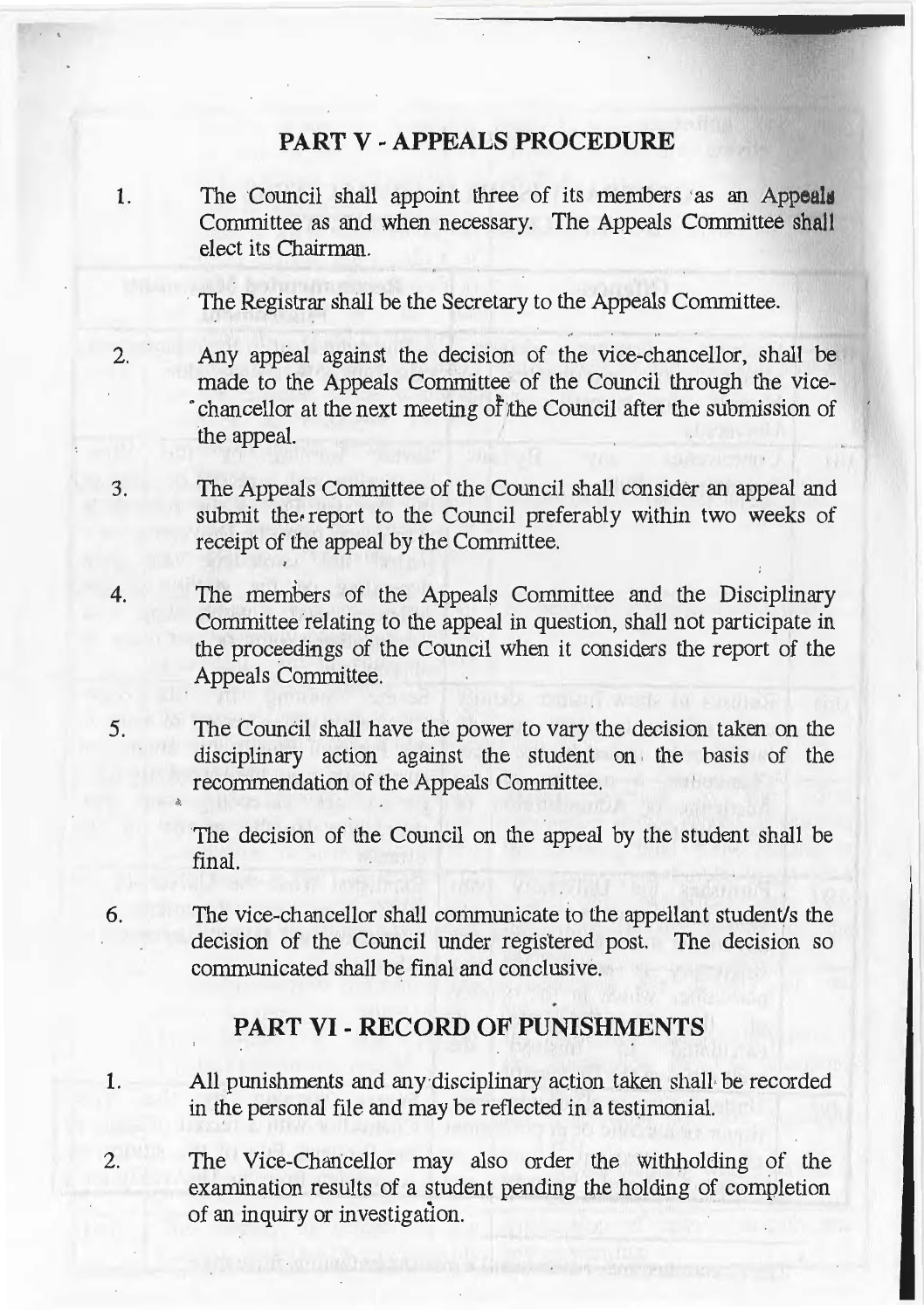# **Schedule 1**

# **GENERAL DISCIPLINARY MATTERS SCHEDULE OF PUNISHMENTS** \*

Ii i. II

|       | <b>Offences</b>                                                                                                                                                                                                                                                                                                  | <b>Recommended Maximum</b><br><b>Punishment</b>                                                                                                                                                                                                                                                                                 |
|-------|------------------------------------------------------------------------------------------------------------------------------------------------------------------------------------------------------------------------------------------------------------------------------------------------------------------|---------------------------------------------------------------------------------------------------------------------------------------------------------------------------------------------------------------------------------------------------------------------------------------------------------------------------------|
| (i)   | Destroys, damages, defaces,<br>alienates or appropriates<br>to<br>himself any property of<br>the<br>University                                                                                                                                                                                                   | A fine equivalent to the replacement<br>value plus 25% of such value                                                                                                                                                                                                                                                            |
| (ii)  | By-Law,<br>Contravenes any<br>Regulation or Rule                                                                                                                                                                                                                                                                 | Severe<br>warning by the Vice-<br>Chancellor with a record of same in<br>the Personal File of the student or<br>suspension from the University for a<br>period not exceeding one year<br>depending on the gravity of the<br>and withholding<br>offence<br><sub>of</sub><br>examination results or certificate as<br>appropriate |
| (iii) | Refuses to show his/her identity<br>card, refuses to carry out any<br>lawful order issued by the Vice-<br>Chancellor, a member of the<br>Academic or Administrative or<br>Security staff                                                                                                                         | Severe warning by the Vice-<br>Chancellor with a record of same in<br>the Personal File of the student or<br>suspension from the University for a<br>period not exceeding one year<br>depending on the gravity of the<br>offence                                                                                                |
| (iv)  | Furnishes the University with<br>false information in relation to<br>any matter in respect of which the<br>University is entitled to true<br>particulars which in the opinion<br>of the Vice-Chancellor,<br>$\overline{\text{1}}\text{s}$<br>mislead<br>the<br>calculated<br>to<br>authorities of the University | Expulsion from the University for<br>falsification of documents<br>on<br>admission, and 1 year suspension in<br>other cases<br>Ready for the HOLD                                                                                                                                                                               |
| (v)   | Under influence of an intoxicant,<br>liquor or narcotic or in possession<br>of an intoxicant, liquor<br>or<br>narcotic, illegal weapons<br>and                                                                                                                                                                   | warning by the<br>Vice-<br>Severe<br>Chancellor with a record of same in<br>the Personal File of the student or<br>suspension from the University for a                                                                                                                                                                         |

\* The Committee may recommend a punishment within this range.

 $\mathcal{L} = \{ \mathcal{L}_1, \mathcal{L}_2, \ldots, \mathcal{L}_n \} \subset \mathcal{L}_n$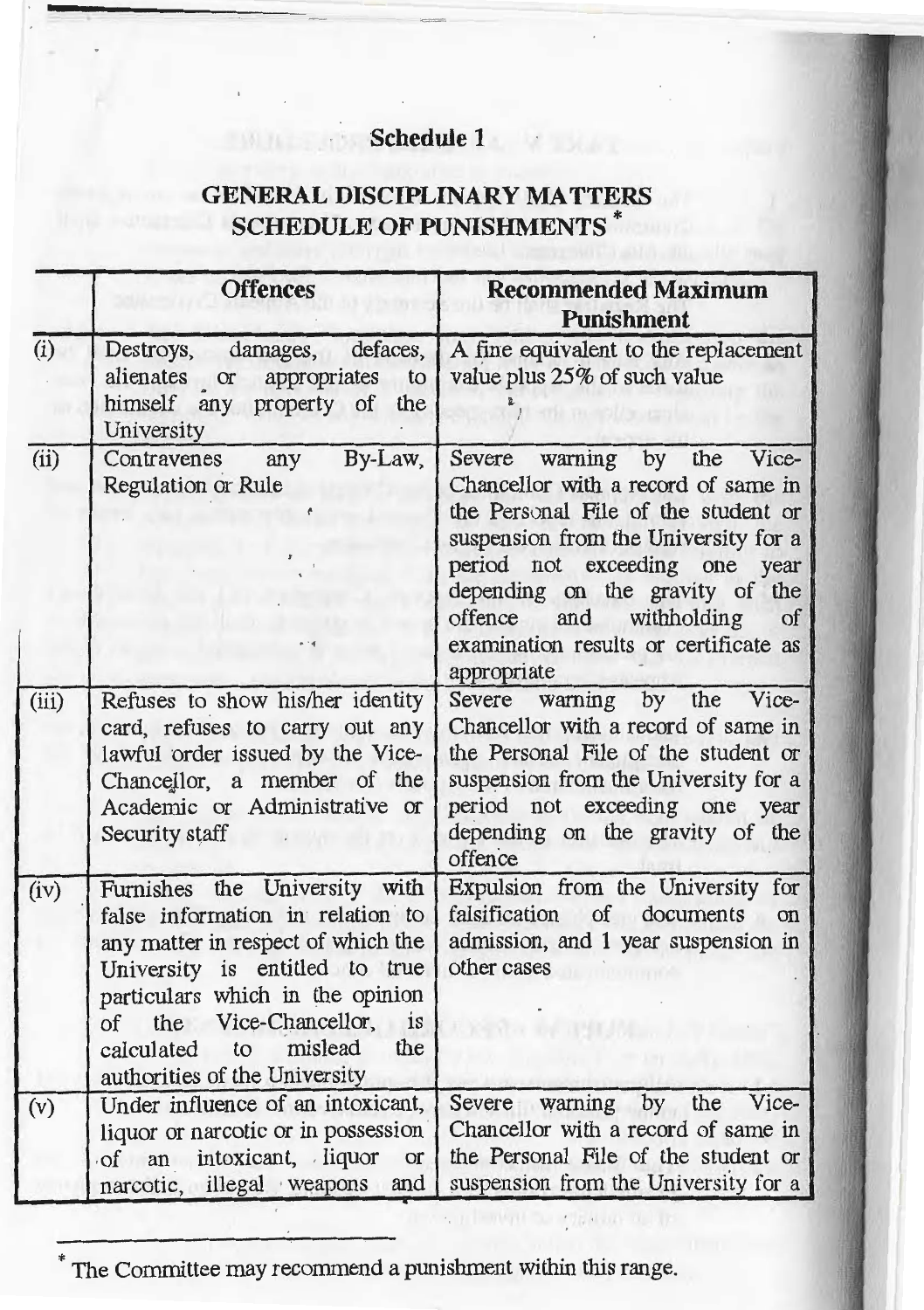|        | arms, consuming or supplying<br>liquor, narcotic addictive drug or<br>gambling within the precincts of                                                                                                                                 | period not exceeding one<br>year<br>depending on the gravity of the<br>offence                                                                                                                                                   |  |
|--------|----------------------------------------------------------------------------------------------------------------------------------------------------------------------------------------------------------------------------------------|----------------------------------------------------------------------------------------------------------------------------------------------------------------------------------------------------------------------------------|--|
|        | the University/hostel                                                                                                                                                                                                                  |                                                                                                                                                                                                                                  |  |
| (vi)   | Engages in such activities as are<br>likely to disrupt the conduct of<br>teaching or study or research in<br>the University or in<br>the<br>administration of the University                                                           | Suspension for 6 months                                                                                                                                                                                                          |  |
| (vii)  | Obstructs or harasses any officer,<br>teacher, member of the academic<br>staff or an employee of the<br>University in the performance of<br>his duties                                                                                 | Suspension for one academic year<br>亀                                                                                                                                                                                            |  |
| (viii) | Obstructs any student in carrying<br>out his studies or research or<br>disrupts any, registered student<br>society                                                                                                                     | Suspension for one academic year                                                                                                                                                                                                 |  |
| (ix)   | Occupies or uses any property of<br>the University otherwise than in<br>accordance with the rules or other<br>provisions made therefore by the<br>University from time to time, or<br>without the authority of the vice-<br>chancellor | Suspension for one academic year                                                                                                                                                                                                 |  |
| (x)    | Conducts himself in a manner<br>which, in the opinion of the Vice-<br>Chancellor, is detrimental to the<br>good name of the University or to<br>the maintenance of order and<br>discipline at the University/hostel                    | Severe warning by the Vice-<br>Chancellor with a record of same in<br>the Personal File of the student or<br>suspension from the University for a<br>period not exceeding one year<br>depending on the gravity of the<br>offence |  |
| (xi)   | Abuse/harassment (including any<br>form of ragging/molestation) and<br>intimidation of any person<br>whether physical or mental.                                                                                                       | Considering the gravity of the<br>misconduct,<br>(a) Expulsion from the University<br>Suspension for two academic<br>(b)<br>years<br>Suspension for one academic<br>(c)                                                          |  |
|        |                                                                                                                                                                                                                                        | year<br>(d) Severe warning with a record in<br>the student's personal file                                                                                                                                                       |  |
| (xii)  | The display of posters in the<br>Campus premises by any students                                                                                                                                                                       | Suspension of upto 1 month and<br>severe warning                                                                                                                                                                                 |  |
|        | komunisti kalif<br>127                                                                                                                                                                                                                 |                                                                                                                                                                                                                                  |  |

 $\frac{1}{2}$ 

 $\hat{\mathcal{N}}$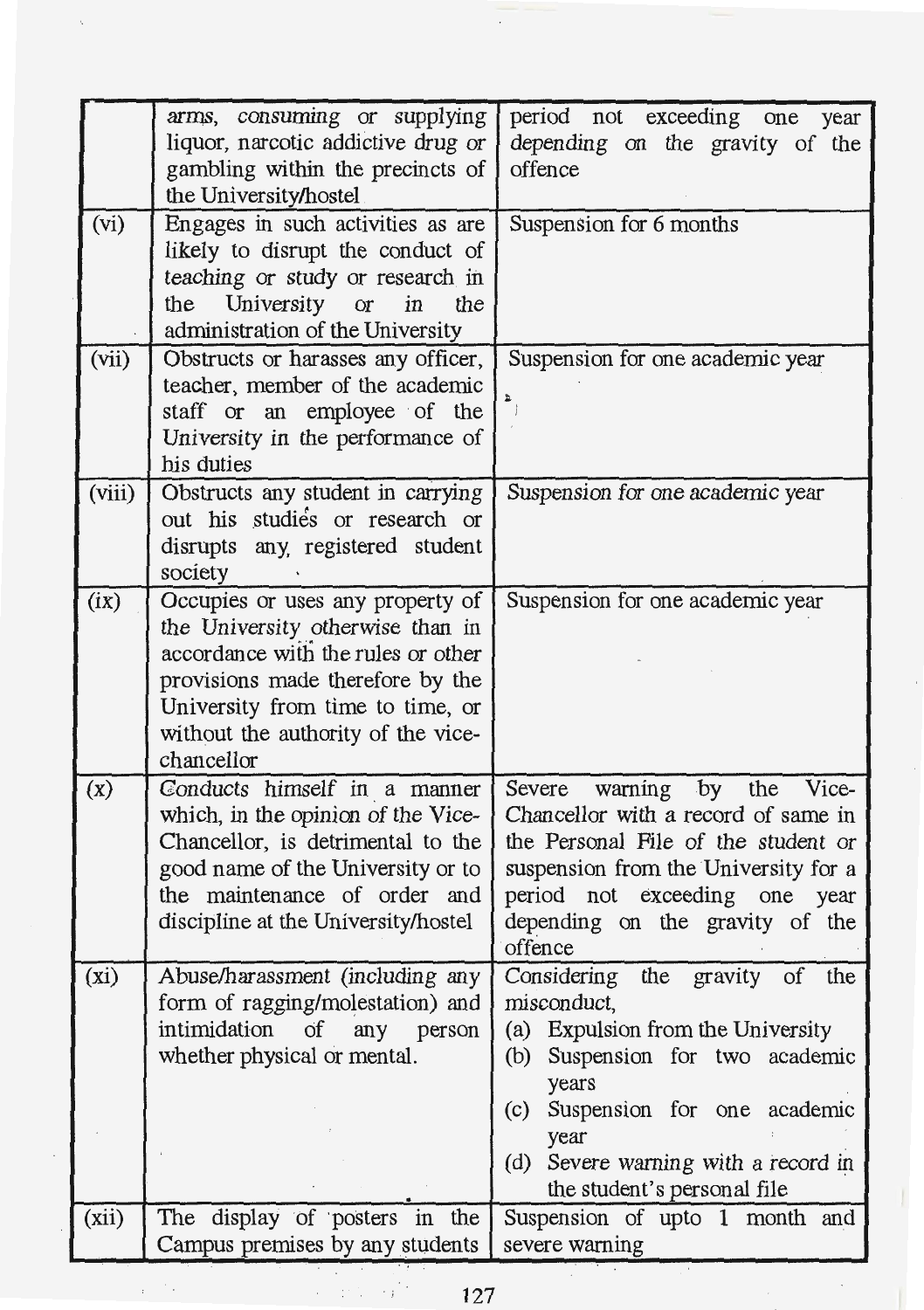|        | or student, which are intimidating<br>or defamatory of the University,<br>officer, teacher, member of the<br>academic staff or an employee of<br>the University                                                                                                                                                                                                                                       |                                                                                                                                                                                                                                                                                                 |
|--------|-------------------------------------------------------------------------------------------------------------------------------------------------------------------------------------------------------------------------------------------------------------------------------------------------------------------------------------------------------------------------------------------------------|-------------------------------------------------------------------------------------------------------------------------------------------------------------------------------------------------------------------------------------------------------------------------------------------------|
| (xiii) | Causing of physical injury<br>or<br>physical harm                                                                                                                                                                                                                                                                                                                                                     | Considering the gravity of the<br>misconduct,<br>(a) Expulsion from the University<br>(b) Suspension for two academic<br>years<br>(c) Suspension for one academic year<br>(d) Severe warning with a record in<br>the student's personal file                                                    |
| (xiv)  | Kidnapping, hostage taking,<br>attempt to kidnáp or threatening<br>to kidnap any person or persons                                                                                                                                                                                                                                                                                                    | Considering the gravity of the<br>misconduct,<br>(a) Expulsion from the University<br>(b) Suspension for two academic<br>years<br>Suspension for one academic year                                                                                                                              |
| (XV)   | Any student who has stolen or<br>attempted the theft of property<br>the<br>University<br>within<br>premises/hostel or has retained<br>stolen property belonging to the<br>University/hostel or has caused<br>willful damage to University<br>property/hostel or to property of<br>an officer, teacher, members of<br>the academic staff or an employee<br>or a student of the University<br>(a) Theft | Considering the gravity<br><sub>of</sub><br>the<br>offence,<br>Expulsion from the University<br>(i)<br>Suspension for two academic<br>(ii)<br>years<br>Suspension for one academic<br>(iii)<br>year<br>fine equivalent<br>to<br>the<br>(iv)<br>A<br>replacement value plus 25% of<br>such value |
|        | (b) Willful damage                                                                                                                                                                                                                                                                                                                                                                                    | Expulsion from the University<br>(i)<br>(ii)<br>Suspension for two academic                                                                                                                                                                                                                     |